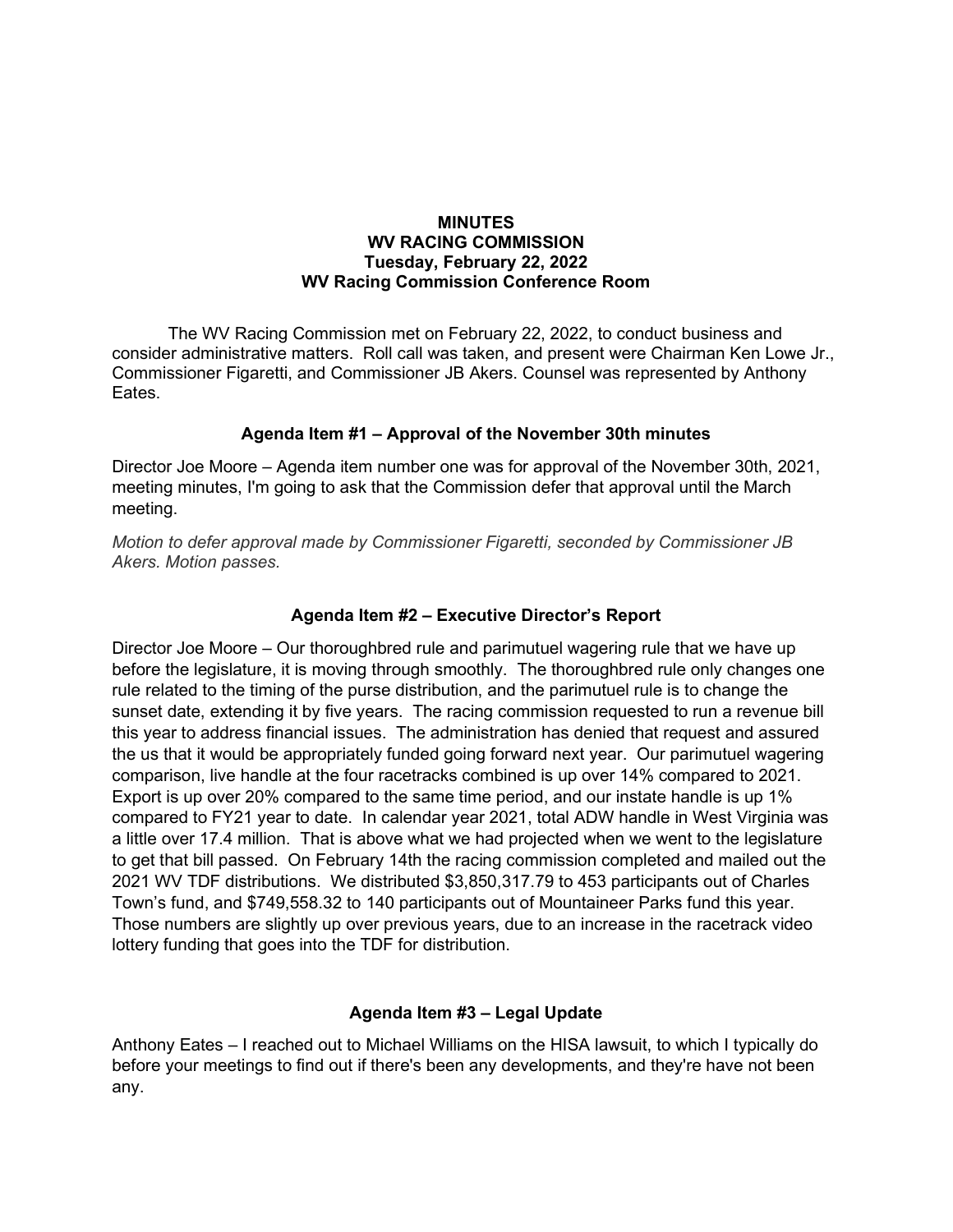#### Agenda Item #4 – Request to make changes to the Backstretch Pension Plan

Director Joe Moore – Request to make changes to the backstretch pension plan. We had this request as an agenda item, and it was deferred to a later meeting. Since then, we've gotten an additional change that's been requested. Mike Lloyd will once again update the commission on these changes and be available for any questions.

Mike Lloyd – I had submitted some documents from one of the service providers that is part of our proposal, to change the plan to a self–directed daily valued plan, which is part of the plan amendments. I received some questions and comments from Mr. Akers, and all good points. I'd like to go back to the service provider and request some additional clarification, and changes to address a couple of his points. I know the response that I got was late, and maybe the trustees have not had a chance to review my responses, but I wanted to be available to respond to those now, and maybe we can move this to the following month.

Commissioner JB Akers – I do not have any concerns with the answers he provided to us in response to my questions.

Motion to table request made by Commissioner JB Akers, seconded by Commissioner Figaretti. Motion passes.

# Agenda Item #5 – Mountaineer Park Requests Mystery Voucher Promotions

Director Joe Moore – Mountaineer Park has submitted a mystery voucher promotions request. This request is very similar to promotions that we have approved for the racetracks in previous years. Mountaineer is requesting that they be approved to run mystery voucher promotions throughout 2022. Vouchers will be worth anywhere between \$5 and \$10,000, and they propose approximately 32,889 vouchers to patrons in their database. I would recommend approval of their request.

Motion to approve request made by Commissioner Figaretti, seconded by Commissioner JB Akers. Motion passes.

### Agenda Item #6 – WVBC LTD Requests Contract Renewal for WVBC XXXVI

Director Joe Moore – West Virginia Breeders Classics LTD request contractor renewal for the West Virginia Breeders Classics 36, Saturday October the 8<sup>th</sup>, 2022. This is the annual contract that we have with Breeders Classics LTD to promote, advertise, administer and run the West Virginia Breeders Classics Night. The funding for this contract comes from racetrack video lottery dollars that funds the purse for the West Virginia Breeders Classics Night, along with advertising reimbursements at the end of the year. Unless there are any questions, I would recommend this for approval

Motion to approve request made by Commissioner Figaretti, seconded by Commissioner JB Akers. Motion passes.